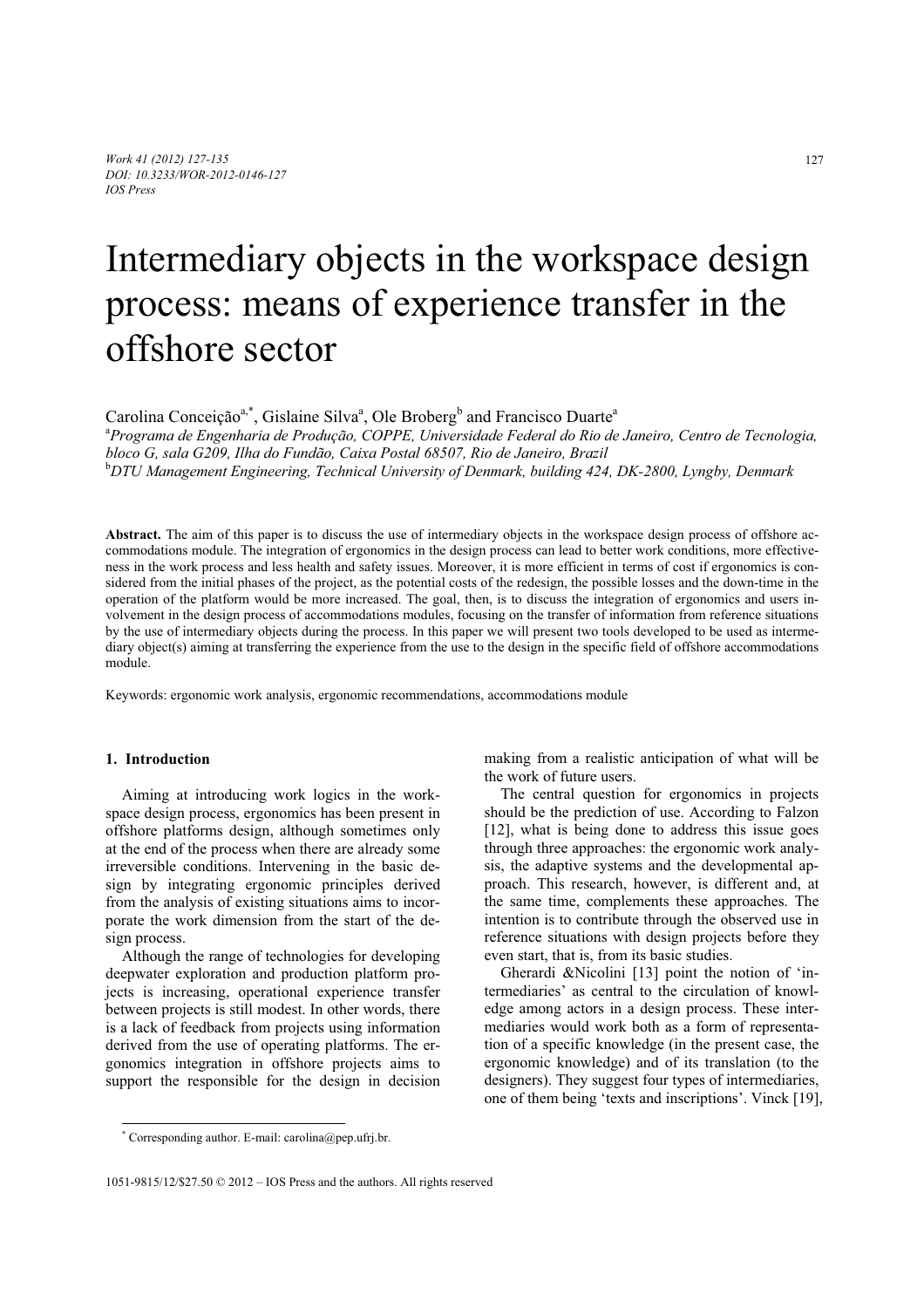on his turn, highlights the time spent to design, negotiate and circulate different kinds of objects, such as texts, instruments, among others.

Regarding this notion of intermediaries and the situation described above about ergonomics and design projects, the aim of this paper is to present two developed tools and discuss their use as intermediary objects in offshore design processes. This work is part of the studies for the main author's D.Sc. Thesis.

# **2. Methods**

A research project was carried out by the UFRJ Production Engineering Program and a Brazilian oil exploration and production company's research centre from 2007 to 2009. The objective was to generate ergonomic guidelines both for the accommodations and process areas of offshore platforms, rescuing use experience and transferring it to future oil platform design projects. In this paper, however, focus is given to the accommodations module environments.

In a first stage, interviews were carried out with workers of the different environments in a FPSO (Floating, Production, Storage and Offloading) Unit used as the main reference situation during the research project. Eight three-day boardings were made in this unit. Also, in some of the environments, follow-ups of activities developed by the workers occurred. Pictures were taken and video recordings were made during these follow-ups. The methodology used was the ergonomic work analysis [14].

The activity that will be developed in the space to be designed and built, being a form of conduct in response to the set of tasks that the worker must develop, does not exist yet. Through the "paradox of ergonomic design" one comes to the notion of the "possible future activity", where it is not possible to analyze the future activity, but try to predict some of its characteristics through the analysis of existing similar situations [7]. It is then possible from the analysis and understanding of existing situations, to make use of this information in design projects.

This way, in a second stage, the gathered information about the activities carried out on board, as well as some initial recommendations, were validated with workers of other units and with designers. In a third stage the recommendations booklet was developed, as means of transfer the operational experience to the designers in new units design processes. The booklet had a final validation with two experienced designers.

After the research project, a second tool was developed by the first author to be used together with the recommendations booklet (a zoning pattern). This was made in order to reinforce the experience transfer in a practical way to be used by the designers. The zoning pattern was discussed with a group of designers in two workshops carried out in 2011.

## **3. Ergonomics and design projects**

Projects have traditionally been characterized by an organization virtually isolated from the operating environment [24], resulting from the company's specifications, legal requirements and qualified designers. According to Pagenhart et al. [16], however, there was a need for a change in the design process and transfer of relevant experience of operating environments, beyond the traditional elements of design, has become crucial to achieve a proper design "first hand". Once operational experience is clearly missing to the majority of designers, the experience transfer is the main source of practical information for the development of design projects [16].

## *3.1. The role of intermediary objects*

As stated by Broberg [3], many engineers are not acquainted with ergonomics, being a major strategy to supply them with ergonomics information, principles and data. "By transferring ergonomics knowledge and skills to engineers, in a manner in which they can be used, ergonomics can be integrated into engineering." [3] Thus, work simulation techniques through intermediary objects such as floor plans, models, among others, contribute to the mentioned double construction and to the development of design solutions based on ergonomic principles.

Ewenstein & Whyte [11] point the need to clarify the diverse dimensions of objects to understand their use. "In the literatures, objects vary in the degree to which they are concrete or abstract; stable or in flux; and associated with knowledge work within or across contexts and practices." [11] Intermediary objects, as defined by Vinck et al. [20], "are supposed to be objects that can be communicated and exchanged between design partners. Their goal is to improve exchanges, enable viewpoints from various trades to be expressed and compromises to be achieved". Boujut & Blanco [1] highlight three main features of intermediary objects: mediation, transformation or translation, representation. And they point that intermedi-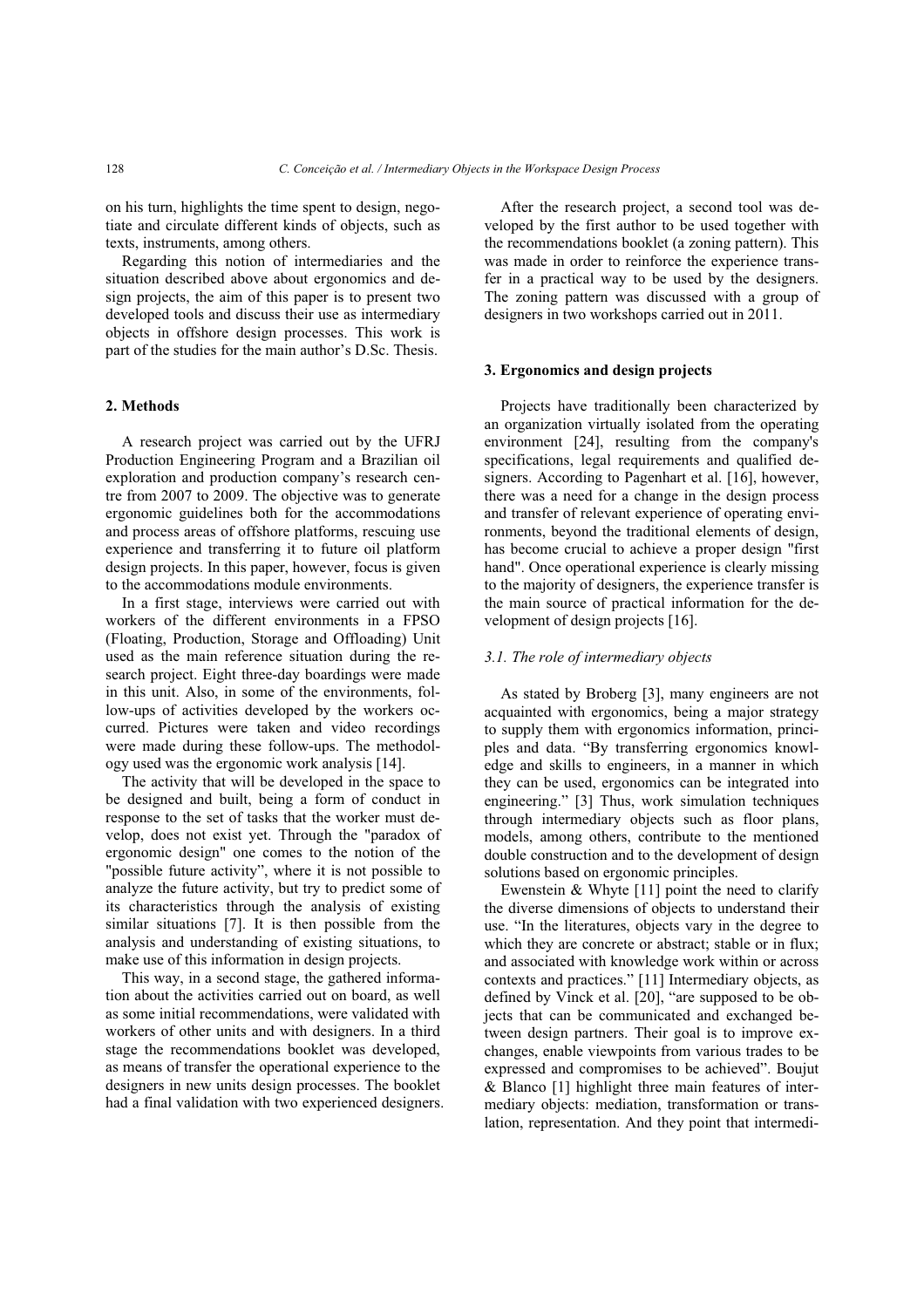ary objects are also intermediate states of the product if we consider the objects as mediators translating and representing the future product.

In this sense, as stated by Ewenstein & Whyte [11], visual representations are certainly a significant, if not the major, way in which the abstract idea of the project is linked with the concrete, in the case of workspace design, the environment itself. This is because "visual representations may embody a wide range of knowledge (…) and can be read in a way that allows professionals with different perspectives to make sense of and contribute to the new product [or environment] development process" [11].

## *3.2. The existing ergonomic guidelines and standards*

Ergonomics have traditionally not been considered in engineering design projects. More recently, ergonomics started to be considered, but still in later stages of the project. "Reference books (…) and the development of ergonomics standards have tried to amend this situation by providing ergonomics requirements." [22] However, as highlighted by the authors, the users of these standards normally are non-experts in the field of ergonomics. This way, even with those references, "designers would need to have a good understanding of what ergonomics is and the cost/benefits of using ergonomics information in designs" [18], which can impact on the time allowed to apply ergonomics in the projects as there is a lack of time in early phases.

 Design guidelines can be considered as an intermediary interface between the designer and the knowledge about the use. "Therefore, understanding the designer's behavior is necessary to design the guidelines as the intermediary interface (…)." [15] Many times, as stated by Skepper et al. [18], documents are lengthy and time consuming. So, it is paramount that the information given to designers is concise and without extensive references to theory or original research [5].

The existing manuals are not or are very little used in offshore projects, as highlighted by Pagenhart et al. [16]. In fact, even in other projects, "ergonomics standards very often are ignored by design engineers, one of the reasons being that they are formulated in vague and general terms" [3]. Moreover, despite the large amount of information presented in these manuals and standards, many relevant data to the designers are not part of these guidelines [4]. Many are written assuming, implicitly or explicitly, that the designers will read them and discover for themselves

how to design the spaces according to the capabilities and limitations of the users [6]. According to Chapanis [6], the misconception is that engineers and designers do not read these handbooks and, when reading, they do not understand the guidelines and do not know how to design to meet them. And indeed, there would be no reason for that to happen, since that the ergonomists are the ones who were 'trained' to do so, not the engineers.

# *3.3. The moment to use the intermediary objects during the design process*

 In the study reported by Skepper et al. [18], it is already accepted by design actors that the ergonomic guidelines would be more efficient in terms of cost if included in the initial stages of the design process, being the potential cost of the redesign, the damage that can be caused and the downtime in the operation of the platform much higher. However, to ensure their proper use, it is necessary to designers a good understanding of ergonomics and of the cost/benefit of applying the ergonomic guidelines in the design.

Regarding the accommodations module, ergonomics should be included, together with the other disciplines involved, when the arrangements for the module design start to be made. Skepper et al. [18] summarize some literature suggestions for the incorporation of ergonomics information into the various stages of the design processes. According to their description, the conceptual design stage would be the equivalent of the 'beginning of the project'. And in this stage the suggestions are: 1) "reinforcement of ergonomic information in each of the alternative functional areas considered"; 2) "review of the literature to assist with identification of potential solutions"; and 3) "consideration of human interface design by assimilating the user data collected". In addition, the results of the study carried out by Wulff et al. [21] indicates that 'spending time' in the beginning of the process can save time and effort later on.

## **4. The intermediary objects developed**

The recommendations booklet was one of the results from the research project. It was developed through the project, based on the ergonomic work analysis and especially in following up the activities on operating platforms. And based on a review of the analysis carried out and on the recommendations booklet, it was developed the zoning pattern. It was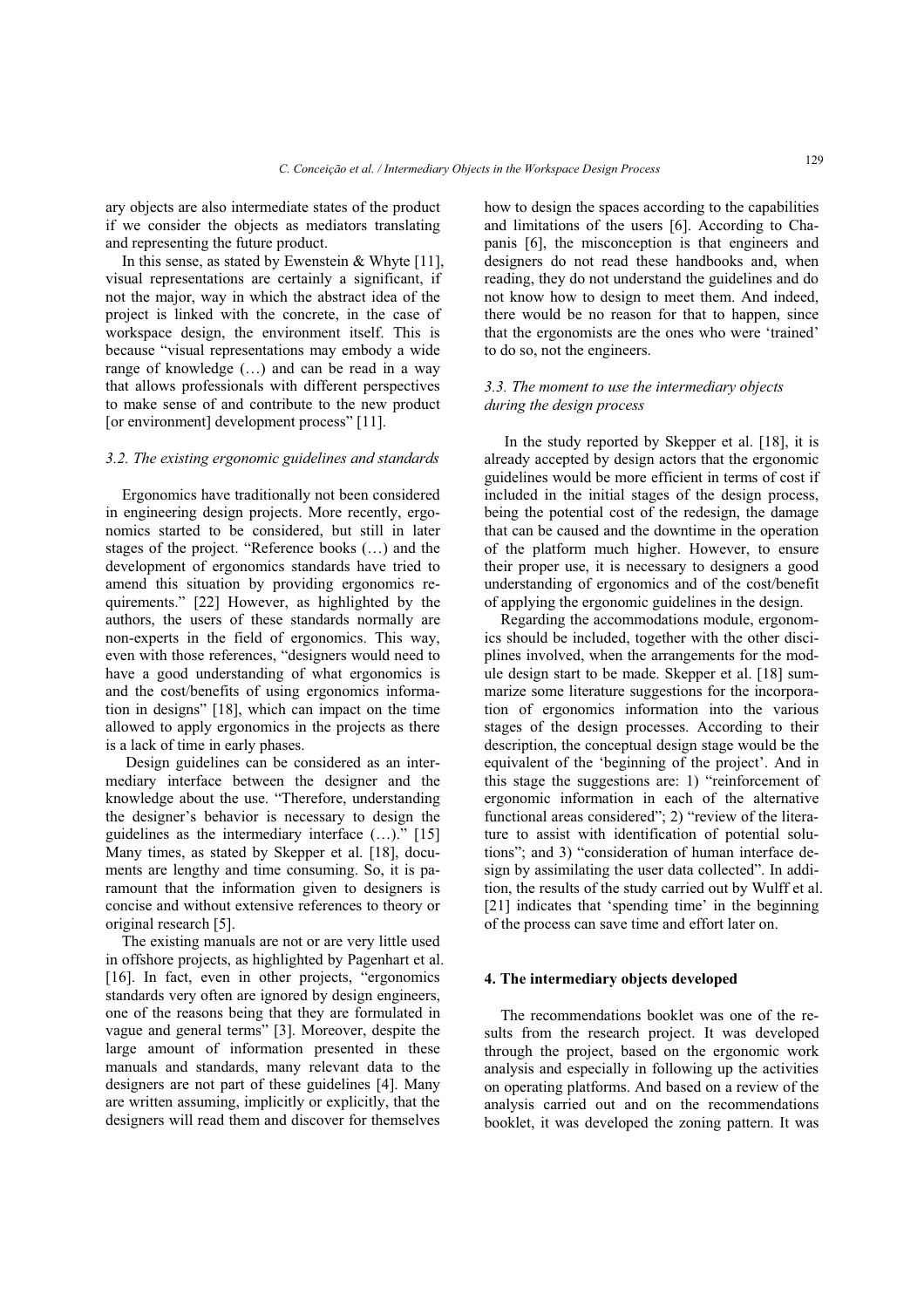meant to be a visual representation 'mapping' of the inter-relations among the environments.

## *4.1. The development process*

During the research project, the content of the booklet created on the basis of this project was gradually developed in a participative manner. The initial drafts of the recommendations were not intended to be definitive documents, in neither their form nor content. The aim was to make the material available as it was prepared in order to serve as the basis for analyses, discussions, suggestions and validations. The identification of characteristic action situations during the analysis of reference situations permits to raise relevant questions that should be considered since the beginning of the projects. So, based on this information about the activities developed on board and on the analysis of existing standards and guidelines, a set of first guidelines was written.

The recommendations were first validated with the research group and with four designers, in order to align their format to their intended use and intended users. Some reviews and adjustments on the format and the way information was presented followed. A discussion was conducted about the format of the guidelines, regarding mainly which kind of information should/could be extracted from the ergonomic analysis to be transferred to the designers. In this way settings of usage [9,10] were developed as part of the guidelines format in order to describe/generalize the activities that take place in each environment. The goal was to make specific relations between the characteristic situations with the areas each activity took place, highlighting the aspects of the design of the workspaces directly related with those activities. Afterwards, the discussion was about the full booklet structure and each section it would have and how the information would be presented.

During the development of the recommendations, the need of better criteria to define the positioning of the environments within the module was evidenced. This way, after the research project, the zoning pattern was developed in order to fulfill this demand. Based on the recommendations booklet, a section drawing of a generic accommodations module was made to represent the main positioning and inter relations among the environments. Due to important differences that might exist between fix and semisubmersible platforms to FPSOs, a choice was made to focus on the FPSO type, the same as the main reference situation studied. The goal was to test whether a visual tool would help the designers, so the same methodology can be used to develop similar tools for other kinds of platforms.

# *4.2. The recommendations booklet*

The recommendations were written in a way not to impose permanent restrictions on future ergonomists who, together with the design team, will execute the detailed design of the new installation. The booklet was subdivided in chapters: the first one regarding general characteristics and recommendations that apply for all environments and the others for each environment separately. Each chapter begins with a general overview of the environment. It is presented the purpose of the place, the main activities held, who works there, and its general location in other platforms. After the general overview, the first section is the 'settings of usage', where are presented the typical use situations of the environment and that should be considered during the design.

The settings of usage have their basis on the characteristic action situations. They were written in order to extract the information focused always on the use of the space and furniture/equipment needed. The notion of settings of usage permits to understand better how the recommendations were constructed and, also, how they should be used. As stated by Duarte et al. [9], settings of usage are "schemes of usage that preserve the essential relations of actual situations, formulated at a higher level of abstraction that are able to advise the activities of designers and ergonomists since early stage in the design of future petroleum platforms".

In the second section, 'conditioning factors and design variables', the main aspects that have to be considered in the design are presented. These aspects may vary from one project to another, that's why it is not possible to assume some characteristics within the recommendations. The third section, 'reference norms and standards', presents the main documents that should be consulted by designers.

The fourth section presents the recommendations, which are presented in hierarchical order, from the most general to the most specific. First, recommendations regarding the layout of each environment are presented divided into three sub-items: 1) positioning, access and flows; 2) dimensioning and layout; and 3) furniture, equipment, dispositive and installations. In sequence, recommendations regarding the environment are presented also divided into three sub-items: 1) thermal comfort; 2) lighting; and 3) acoustics.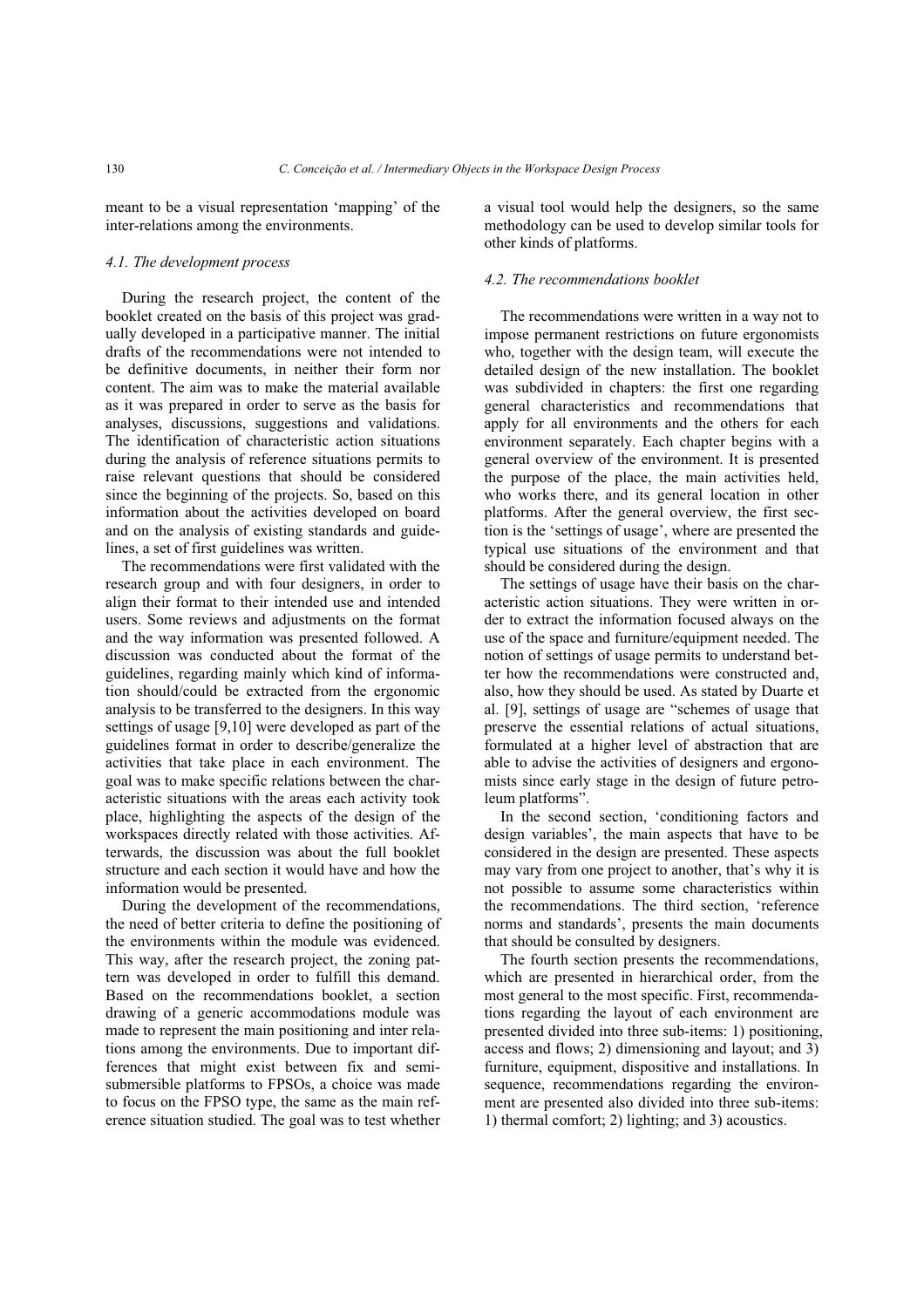The form and content of the recommendations obey some principles, attempting to satisfy the activity of the designers. However, they do not intend to substitute the participation of an ergonomist during the process. On the contrary, the information given in the booklet permits shorten the time of recognition of the field and guide the situations that should be analyzed. Traditional guidelines do not always attempt to explain the reason for a suggestion, as if its motive were self-evident. Therefore an attempt was made to draw up the recommendations in such a way that in addition to the proposed technical content, the aim/purpose or problem to be resolved was clear. Besides, whenever possible, drawings, pictures and schemes are presented to ease the understanding. This way the guidelines attempted to comprise what should be done, its reasons and, to a certain extent, how this should be done.

## *4.3. The zoning pattern*

The importance of thinking about the accommodations module as a whole instead of only each environment separately, regarding the different relations among them, lead to the development of a visual representation of the positioning of the offshore accommodations module's environments. From the use of spaces and the inter-relations identified among them, it was possible to establish a standard relative positioning among the environments. This zoning is a definition of the grouping of sectors in each of the decks, allowing to define their relative positioning.

The format defined for the zoning pattern includes an inter-relations table and a section drawing. The table (Figure 1) was created first, entirely based on the positioning, access and flows recommendations. For each sector the recommendations were summarized in order to make a list of environments with which there should be proximity or distance. This list was then divided into environments within the sector (left side of the table) and other environments (right side of the table).

Next, having this table as the starting point, the second stage was to define how to represent these relations graphically. A zoning is usually represented with plans, but in this case it was not considered the best option, the main reasons being: the difficulty in representing the relations among environments positioned in different decks and, most important, the false image of a 'standard module' plans could lead to. The solution found was to represent the zoning in

a schematic section drawing (Figure 2), identifying only the main deck, the production deck and the last deck of the module, considering the case of the more frequent positioning of the helideck above the module of FPSOs.

As in the case of inter-relations table, the different sectors were represented in colored rectangles (each color related to one sector) for easy viewing and identification. The environments were then placed in the schematic section respecting the positioning, access and flows' recommendations. The arrows represent the inter-relations among the environments that are highlighted in the table. Wider arrows when the proximity between environments is fundamental to its functioning, thin arrows when there is an interrelation and the proximity is desirable, and dashed arrows when proximity can facilitate certain activities, but is of minor importance for their development.

Thus, the zoning pattern is intended to complement the recommendations booklet. It brings the first information that would need to be sought during the first studies and arrangements for the accommodations module during its design. Although there is not the addition of new information regarding the recommendations, this tool aims to condense the information about the positioning of the sectors in order to simplify the work of the designers.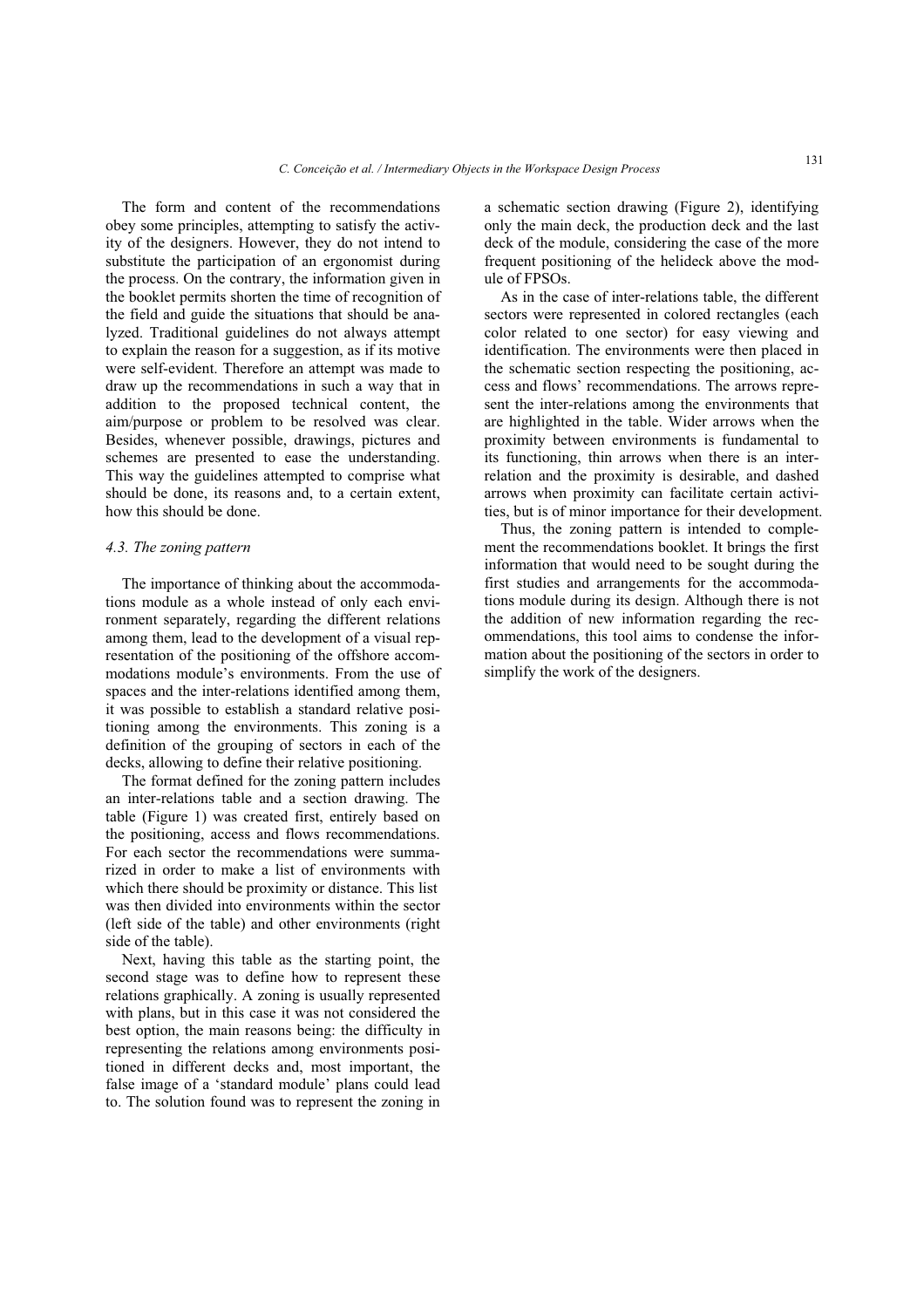





Fig. 2 – The developed zoning pattern: section drawing

# **5. The testing of the intermediary objects with the workshops**

The main purpose of the workshops was the validation of the zoning pattern, also developed after the research project was over and therefore not presented to the designers before the workshops. Other objectives were a revalidation of the booklet of recommendations as an intermediate object in the design process and a better understanding of the design process itself within the company.

Two workshops, here called A and B, were held. Both were audio recorded for later analysis. The first author was the mediator in both workshops, presenting, questioning and discussing the proposals that were being made. Workshop A was held with a total of five designers, all architects, working on a thirdparty company that provides design services for the oil company. Workshop B was conducted with two designers, also architects, working outsourced to another company, which has the same kind of thirdparty relationship with the oil company.

# *5.1. The structure of the workshops*

For the realization of the workshops a structure with the activities to be performed, as well as issues to be addressed and questions to be asked, was elabo-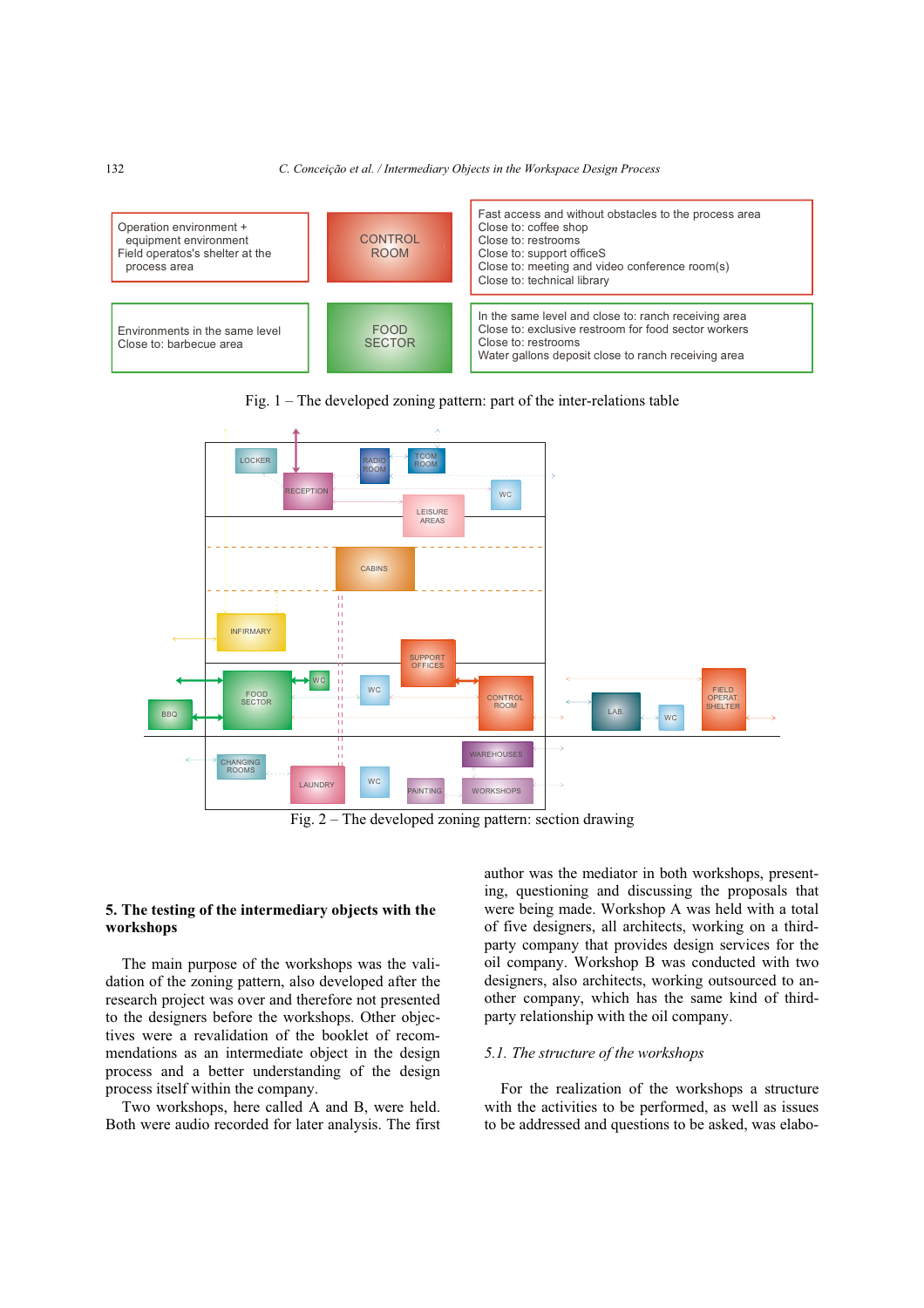rated. This structure can be divided, broadly, into four distinct stages: 1) presentation of tools and the intended objectives with the workshops; 2) design game; 3) simulation with the recent project of a FPSO; and 4) questions about the design process and use of the tools presented. The proposed design game was based on the work done by Broberg [2] and Seim & Broberg [17]. In the present work it consisted of a proposed activity to the designers so that they would develop their own zoning pattern (Figure 3).



Figure 3 – Design game during the workshop B

To do this there was a magnetized base with the schematic section of the accommodations module and small parts, also magnetized, representing each environment of the module. The pieces followed the same colors as the zoning pattern for easy viewing and comparison between the drawings. During the design game, questionings were being raised to seek explanations for the choices that were being made. Later, from the zoning proposed by the designers, a comparison was made with the zoning pattern developed. After the design game, it was proposed a 'simulation' of use of the zoning proposed by the designers on a recent project for an FPSO.

Since the goal of both tools proposed in this paper was its use in the design phase of the basic project of the accommodations module, the basic design of the FPSO in question was used as a basis for discussion. For this simulation it was developed a basic design of the zoning of that platform: a schematic cut using the same criteria used in the zoning pattern, but representing the basic design developed for this platform. The designers were then asked about the differences identified between the basic design of the FPSO and the zoning proposed by them. Eventually, final questions aimed at the validation of the intermediate objects. The designers were questioned about their opinions on these tools and how they considered that their use could occur in new projects.

# *5.2. The results of the workshops*

The results of the workshops can be classified into two main aspects: 1) the zoning pattern itself and the choices made for the positioning of environments, and 2) the possibilities of use of this tool, since the designers made suggestions that differed from the author's initial proposal. Besides these aspects, it also stands out the opinions given by designers on the use of the booklet of recommendations. Regarding the zoning pattern itself, the designers considered that the proposed positioning approached a lot of what they regarded as "ideal", so focus here will be given to the other issues that raised during the workshops.

In workshop A, the proposal revolved around a complement to the tool itself. The designers thought that it would be interesting to have schematic plants to complement the section. The suggestion was to show the relative position of the environments within the positioning of the module on the platform: environments that need to be facing the bow or stern of the ship, eg. Faced with this suggestion and the demand of the positioning all environments that are part of the module, it was observed that the designers sought a tool to approach as close as possible to a standard to be actually followed.

In workshop B, in turn, plans were not considered necessary as a complement to the tool. In this case the designers gave less importance to the possibility of having a very definite pattern as a tool. Instead, they identified the possibility of a design game activity to be performed during the first discussions of the module arrangement with the client company. They pointed out the interactivity with the use of moving parts to assemble the arrangement as a facilitator in these discussions.

Regarding the recommendations booklet, the designers were unanimous in saying they would like to have it as a source of information on projects in which they work. Even the most experienced designers felt that the material has a range of information about the activities they do not always have. Besides being a reference to ergonomic recommendations that are not part of any official design documents.

The results reported here show then an 'approval' by the designers of the proposed tools. Its use as intermediate objects, as well as its final form, would still need final adjustments. However, the proposed concept of transfer of experience for the designers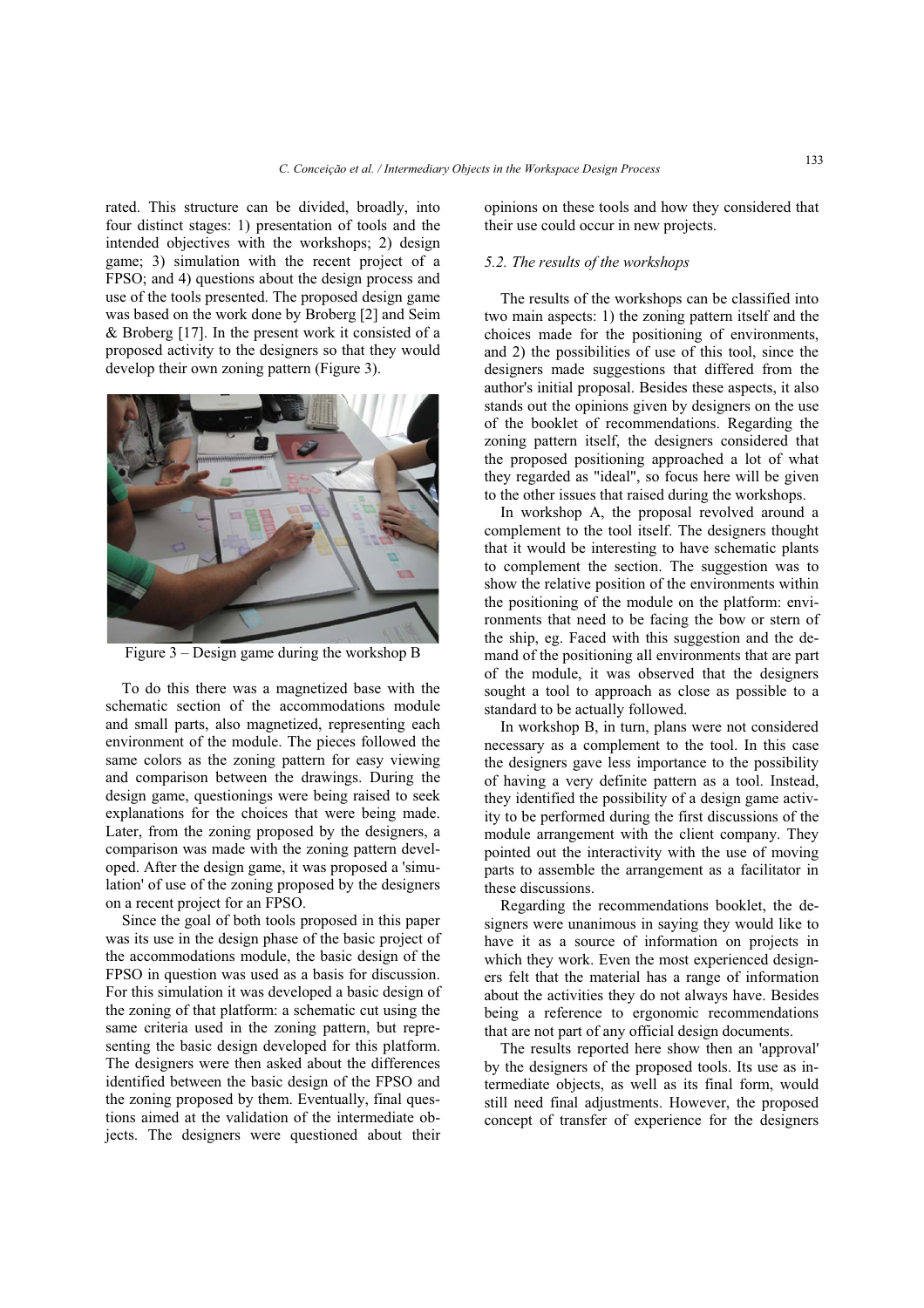use show acceptance from their (possible) future users: the designers.

# **6. Discussion**

The notion of intermediary objects was, in the beginning, used to qualify these 'things' that circulated among actors of the process Vinck [19]. These objects represent the ones who developed them (in this case, the ergonomists), being responsible for sharing projections and expectations of actors regarding the future result. However, they do not reduce to their author's intention, once the transition from the intention to the realization does not occur without transformation. That is, something new is always introduced during the process [19], as the interpretation made by the designers, eg.

As it is already said in the literature, the most effective experience transfer contains specific and concise information. And it was with that in mind that the tools presented in this paper were developed. The recommendations booklet attempted to bring the information about the use in a concise way, but giving elements to the designers to interpret and understand them. The zoning pattern, in turn, attempted to bring this information even more concise, by means of a visual representation. The first test and validation of these tools was positive, as seen with the workshops' results. However, a final test would be the use o these tools in a real design process.

But apart of the development of more efficient means of communication, an ergonomist involved in the process is recommended [18, 21-23]. The specialist plays an important role as he/she improves the identification of ergonomics issues in the design, may interpret general requirements and is also prepared to enter negotiations when ergonomics are in conflict with other specifications or time/costs constraints. This way, the intermediary objects do not intend to substitute this specialist, who should take part of the design team as the designers of all other disciplines. On the contrary, they intend to help the dialogue among designers and ergonomists, by providing/improving the experience transfer from 'use' to 'design'.

## **References**

[1] J-F. Boujut and E. Blanco, Intermediary objects as a means to foster co-operation in engineering design, Computer Supported Cooperative Work 12 (2003), 205-219.

- [2] O. Broberg, Workspace design: a case study applying participatory design principles of healthy workplaces in an industrial setting, International Journal of Technology Management 51(1) (2010), 39-56.
- [3] O. Broberg, Integrating ergonomics into engineering: empirical evidence and implications for the ergonomists", Human Factors and Ergonomics in Manufacturing 17(4) (2007), 353- 366.
- [4] O. Broberg, Integrating ergonomics into the product development process, International Journal of Industrial Ergonomics 19 (1997), 317-327.
- [5] J. Campbell, The development of human factors design guidelines, International Journal of Industrial Ergonomics 18 (1996), 363-371.
- [6] A. Chapanis, Human factors in systems engineering, John & Sons Inc., New York, 1996.
- [7] F. Daniellou, The French-speaking Ergonomists' Approach to Work Activity: Cross-influences of Field Intervention and Conceptual Models, Theoretical Issues in Ergonomics Science 6(5) (2005), 409-427.
- [8] F. Daniellou and P. Béguin, Metodologia da Ação Ergonômica: Abordagens do Trabalho Real, in: Ergonomia, P. Falzon, ed., Editora Blücher, São Paulo, 2007, pp. 281-301.
- [9] F. Duarte, F. Lima, R. Remiro and N. Maia, Settings of usage for the design process, in: Proceedings of the 17th World Congress on Ergonomics, Beijing, 2009.
- [10]F. Duarte, F. Lima, R. Remiro and N. Maia, Situations d'action caractéristiques et configurations d'usage pour la conception, in : Actes du XXXXIII Congrès de la SELF - Ergonomie & Conception, Ajaccio, 2008.
- [11]B. Ewenstein and J. Whyte, Knowledge practices in design: the role of visual representations as 'epistemic objects', Organization Studies 30(1) (2009), 07-30.
- [12]P. Falzon, Ergonomie, conception et développement, in: Actes du XXXX Congrès de la SELF - Ergonomie & Développement Durable, Saint-Denis de la Réunion, 2005, pp. 30-39.
- [13]S. Gherardi and D. Nicolini, To transfer is to transform: The circulation of safety knowledge, Organization 7(2) (2000), 329-348.
- [14]F. Guérin, A. Laville, F. Daniellou et al., Compreender o Trabalho para Transformá-lo: a Prática da Ergonomia, Editora Edgard Blücher, São Paulo, 2001.
- [15]H. Kim, Effective organization of design guidelines reflecting designer's design strategies, International Journal of Industrial Ergonomics 40 (2010), 669-688.
- [16]A. Pagenhart, H. Buset and T. Throndsen, Experience transfer from operational environments to installation design: Why, how and what?, in: Society of Petroleum Engineers International Conference on Health, Safety and Environment in Oil and Gas Exploration and Production, Caracas, 1998, SPE 48828.
- [17]R. Seim and O. Broberg, Participatory workspace design: a new approach for ergonomists?, International Journal of Industrial Ergonomics 40 (2010), 25-33.
- [18]N. Skepper, L. Straker and C. Pollock, A case study of the use of ergonomics information in a heavy engineering design process", International Journal of Industrial Ergonomics 26 (2000), 425-435.
- [19]D. Vinck, De l'objet intermédiaire à l'objet-frontière. Vers La prise em compte Du travail d'équipement, Revue d'anthropologie des connaissances 3(1) (2009), 51-72.
- [20]D. Vinck, A. Jeantet, P. Laureillard, Objects and other intermediaries in the sociotechnical process of product design: an explanatory approach, in: The Role of Design in the Shaping of Technology, J. Perrin and D. Vinck, eds., European Com-